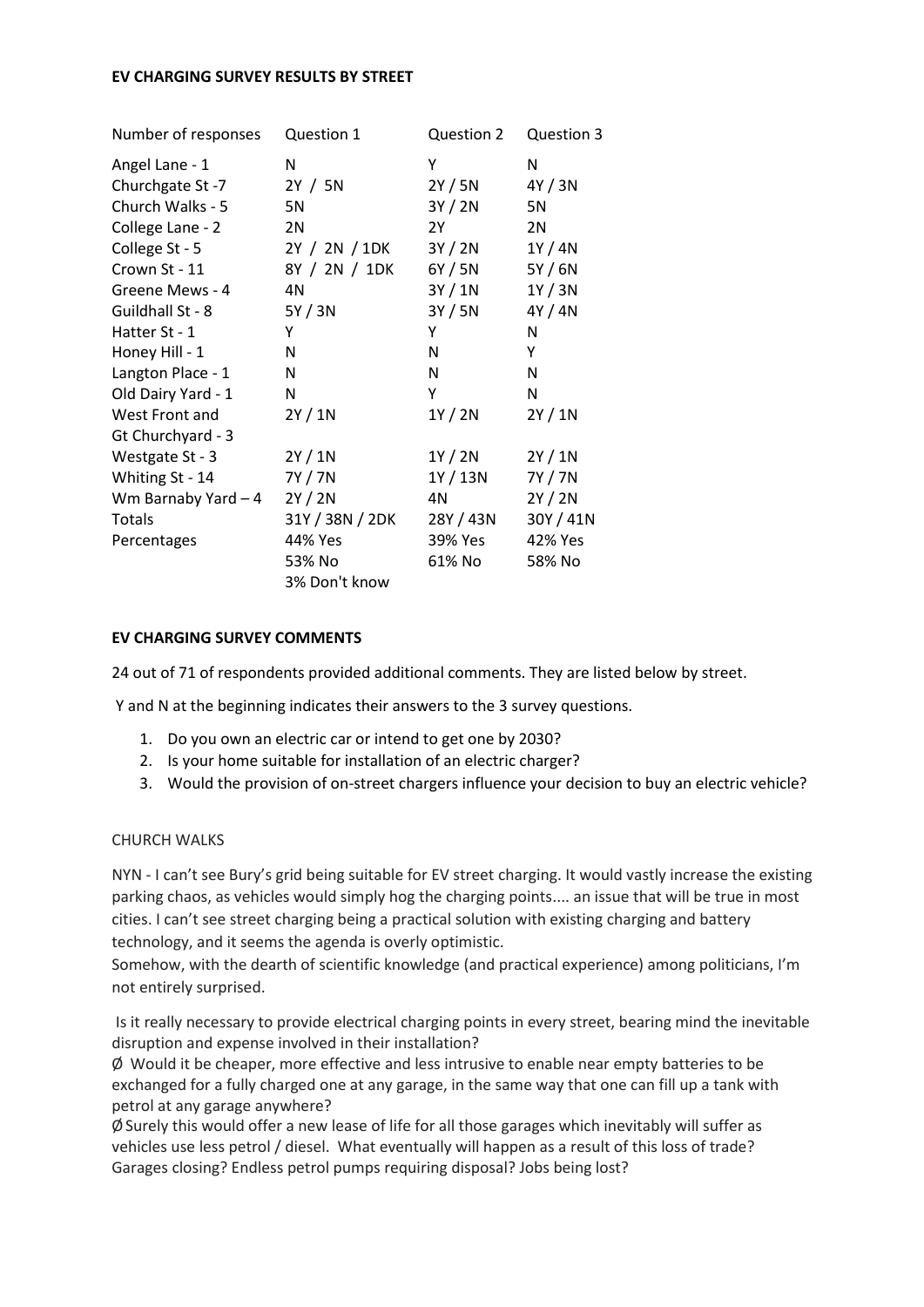$\emptyset$  In supporting an additional battery recharging service would this not only secure a viable future for garages and their workers, but also enable a smooth transition from decreasing petrol / diesel driven vehicles to the increase in electrically driven ones?

ØGiven the significant environmental and health hazards both immediate and longer term in producing and using a sufficient supply of lithium-ion batteries, not to mention the environmental effects of their recycling, has any thought been given to the overall effects of such a provision? ØMy understanding is that Lithium mining is an industry situated primarily in North and South America, Asia, South Africa, Australia, and China, with the Cobalt needed for the Lithium-ion batteries largely being mined in the Congo .

Is it morally or economically acceptable to have to

rely totally on imports from other countries, leaving them to deal with all the hazards and environmental issues arising therefrom?

Could this ultimately lead to a repeat of our current energy crisis?

 $\emptyset$  Finally and more immediately, does the overall visual and practical effects of on-street charging points receive any consideration whatsoever in the current proposals being given to the town's on street parking issues?

# CROWN STREET

YNY – 3. Yes it would – perhaps some could be in Chequer Square with a couple of the spaces dedicated to charging only

# YYN – I would support on street charging points for residents

YYN 3 -local on-street chargers are not really relevant to me, but I am influenced by the national lack of chargers. I believe there are under 30,000 public chargers in UK with about 200,000 EVs so far which is quite inadequate.

If these were the only chargers available ignoring domestic chargers, & assuming 2 hrs is a reasonable top up time then all these chargers would be occupied for 12 hours a day, ignoring their situation in relation to the users position, on the assumption they are even in working order! I actually believe the government's decision is one of panic, not giving due consideration to the national grids capacity to cope & the mileage range required for our cars. Hydrogen would be my long term choice.

NNY – I would definitely get one if there were suitable charging points

NN - 3. On-street chargers may influence whether we purchase an electric car but the critical issue would be whether there is any available parking alongside them. We need separated parking and charging spaces with time-limited parking in the charging spaces.

#### CHURCHGATE STREET

NNY - I would love to have an electric car but with no off street parking it would be impossible to charge. I suspect that at least 50% of parking spaces would need individual access to charging points by 2030 and 25% by 2025.

NNY - I would get one if I was confident about charging it.

N / Y NY - The range between charges needs to improve before I buy an electric car.

NYN - Age reason not driving.

#### WEST FRONT AND GREAT CHURCHYARD

YYN 3. No. The major factor would be the widespread availability of working rapid charge points on a par with the availability of petrol stations.

Comment: The government's plans to ending the sale of petrol and diesel cars by 2030 are flawed and will result in many unintended consequences.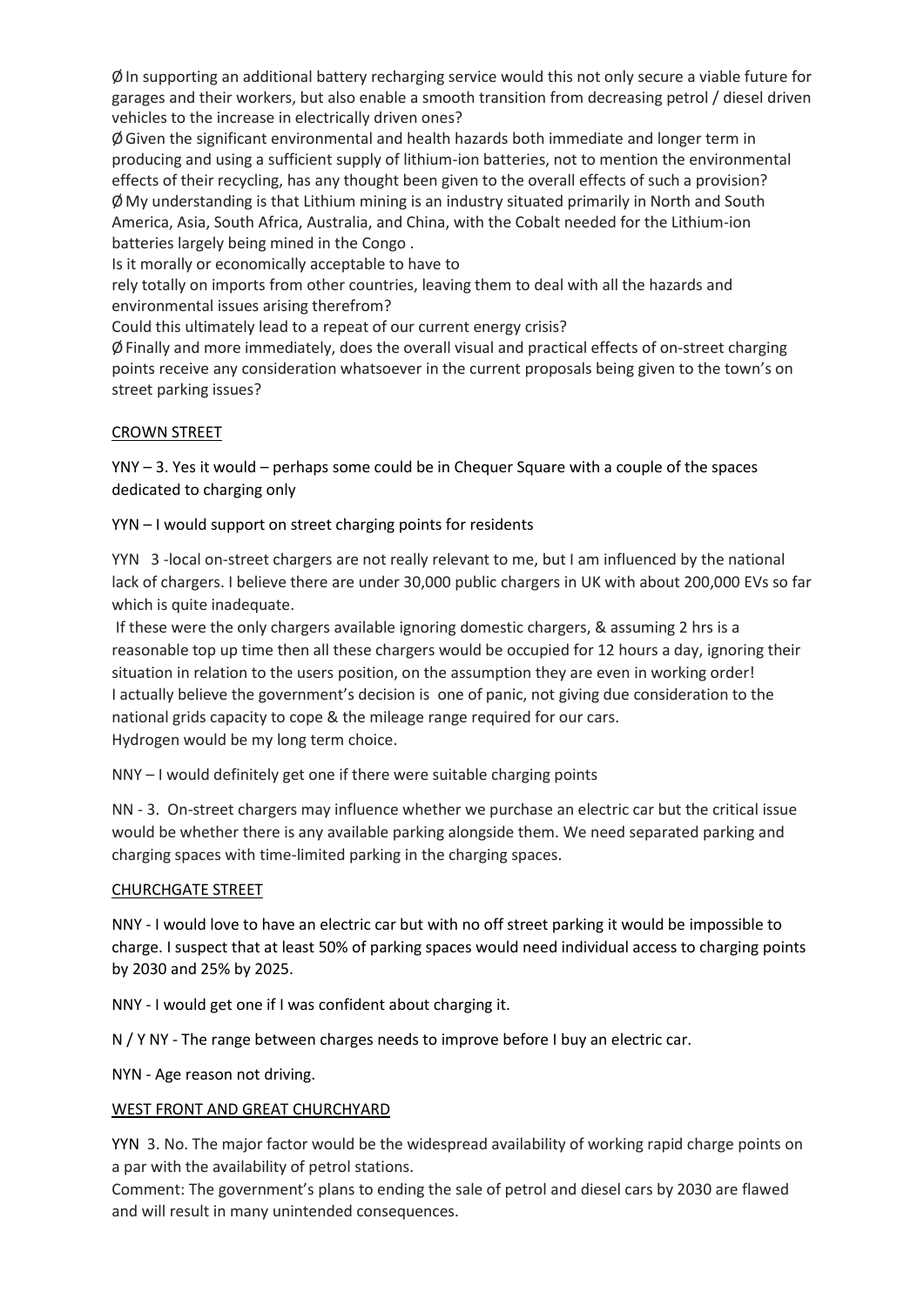NNY - The time is coming when I want to trade in my car, but if I did buy a car this year, it would not be an electric car because there are not enough charging stations.

# WESTGATE STREET

NNY 1. No - but we will certainly consider getting one by 2030. In fact we have bought two new (second hand) cars in the past 3 years and on each occasion have seriously considered electric car options, but excluded them partly due to practical difficulties with charging.

YNY 1. I do not have an electric vehicle. I will probably need to change my car by 2030 and would certainly consider an EV.

2. I have off-road private parking in a shared private car park. I do not think I could at present install my own charger as my parking space is remote from my house and any surface cable would cross communal areas. I imagine the users of the car park may well at some time consider installing a communal point. I am also likely to move before 2030 and obviously do not know what my position would then be.

3. Subject to the above, yes, the provision of on-street charging facilities would influence my decision to acquire an EV.

# GUILDHALL STREET

YYY – I support street charging as not everyone has a garage.

 $NNN -$ 

1. Do you own an electric car or intend to get one by 2030?

No and No. The range is too low. Charging is inconvenient. And an EV needs to do c.60,000 miles before it has less environmental impact than a conventional ICE car.

2. Is your home suitable for installation of an electric charger?

No. And there's no parking on our side of the road, so charging would depend on finding a parking place...Moreover, charging would be at a commercial rate, not the domestic rate.

3. Would the provision of on-street chargers influence your decision to buy an electric vehicle? No. Because:

(a) there's no parking on our side of the road, so charging would depend on finding a parking place...

(b) charging would be at a commercial rate, not the domestic rate

(c) chargers would be (another) blot on our precious streetscape.

NNY - In answer to your survey: -

1. Do you own an electric car or intend to get one by 2030?

We don't own an electric car now, but we are talking about it for environmental reasons, if an appropriate small car was produced, and if the charging question could be resolved satisfactorily

2. Is your home suitable for installation of an electric charger?

No, it isn't as we live on the street in the grid.

3. Would the provision of on-street chargers influence your decision to buy an electric vehicle? Yes it probably would, although it might not help much if available chargers were both some way distant, were not properly secure in use, and were as insufficient for the number of electric cars as the availability of parking spaces round here.

#### LANGTON PLACE